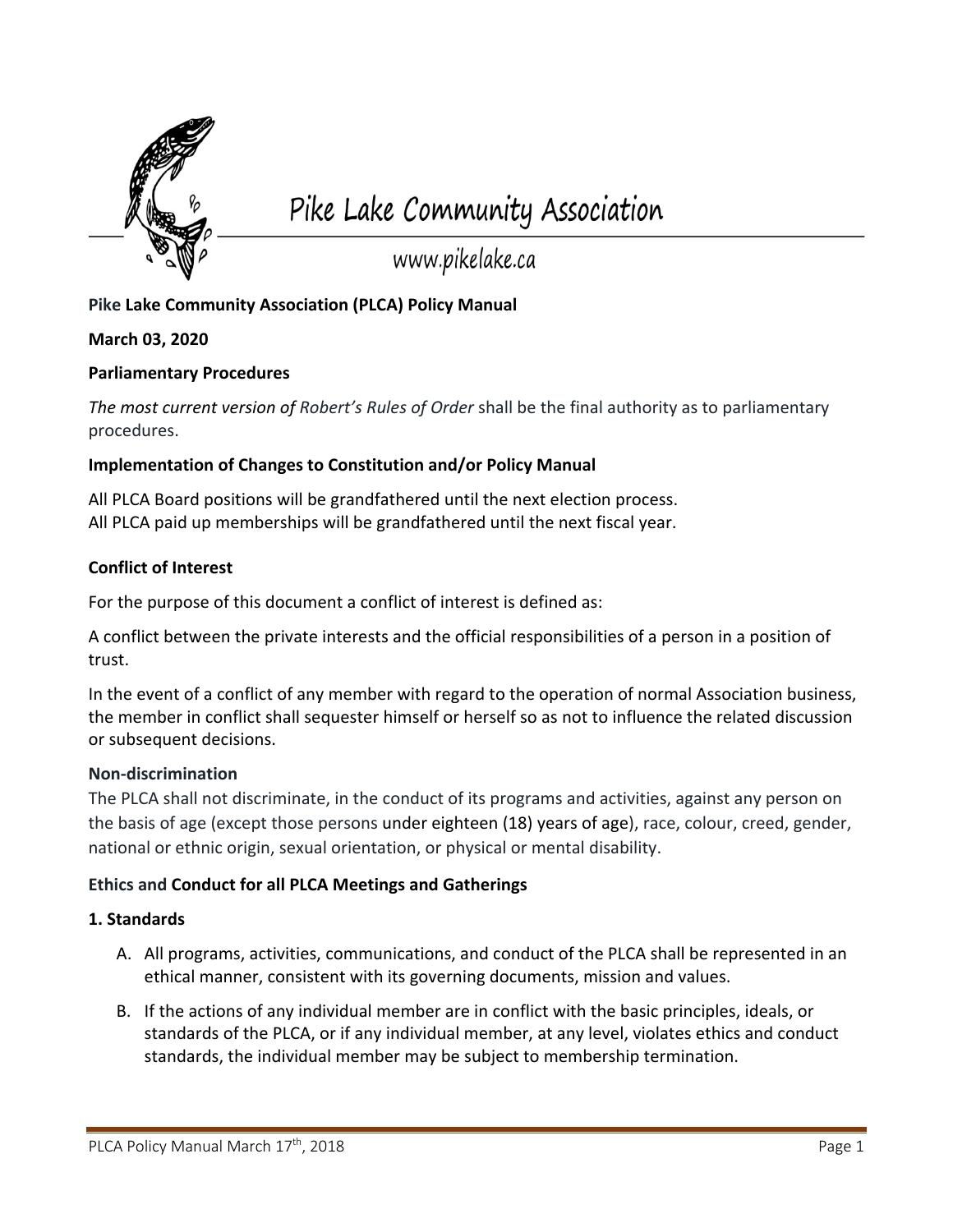- C. Members shall not conduct or condone programs, activities, or communications which are defamatory, malicious, offensive, derogatory, damaging, false, libelous, or otherwise detrimental to the best interests of the PLCA. Members shall not assist, support, aid, facilitate, invite, or condone anything that interferes with the programs, proceedings, or affairs of the PLCA.
- D. Every possible effort will be made to hold the Annual General Meeting (AGM), Special Meeting, Board & Committee meetings in facilities that allow accessibility without causing undue hardship.

# **Harassment and Bullying**

Any form of harassment is deemed unacceptable behaviour and is grounds for expulsion from meetings or PLCA sponsored gatherings. This includes, but is not limited to, sexual, verbal, physical, and visual harassment and bullying in all formats including social media.

Creating an intimidating, offensive, or hostile environment, which includes conduct, comments, or conditions of an offensive, unwelcome, or sexual nature, and thereby, altering the conditions under which an individual experiences PLCA meetings and events will not be tolerated. Examples of inappropriate behaviour can include, but is not limited to:

- o Ignoring or interrupting a person at meetings.
- o Not allowing a person to speak or express themself.
- o Personal insults.
- o Persistent singling out of a person.
- o Shouting or raising one's voice at a person in public or private.
- o Repeated criticism of personal matters.
- o Spreading rumours and gossip regarding a person.

# **Code of Conduct**

The PLCA values integrity and respect.

The following are Rules of Conduct that apply to any form of communication,

- 1. The Code of Ethics and Conduct applies to social media participation, including standards for communications.
- 2. The PLCA acknowledges that disagreements can and will occur. The proper focus of any conflict should be on the issue at hand and not on the individual. Debate and differing opinions are appropriate but courteous behaviour is to be applied.
- 3. PLCA will not allow members to engage in behaviour that is harassing, threatening, abusive, bullying or harmful to another person, including sending unwelcome communications to other members.
- 4. Social media enables opportunities for immediate and easy transmission of information. Users shall always obtain prior written permission before posting the comments, photos, video or work of another.

The PLCA has the right, but not the obligation, to modify or remove any content that appears on any official PLCA forum, and to restrict, suspend or terminate the access of any user, that violates this Code of Conduct, and to take appropriate disciplinary action under the Policy Manual.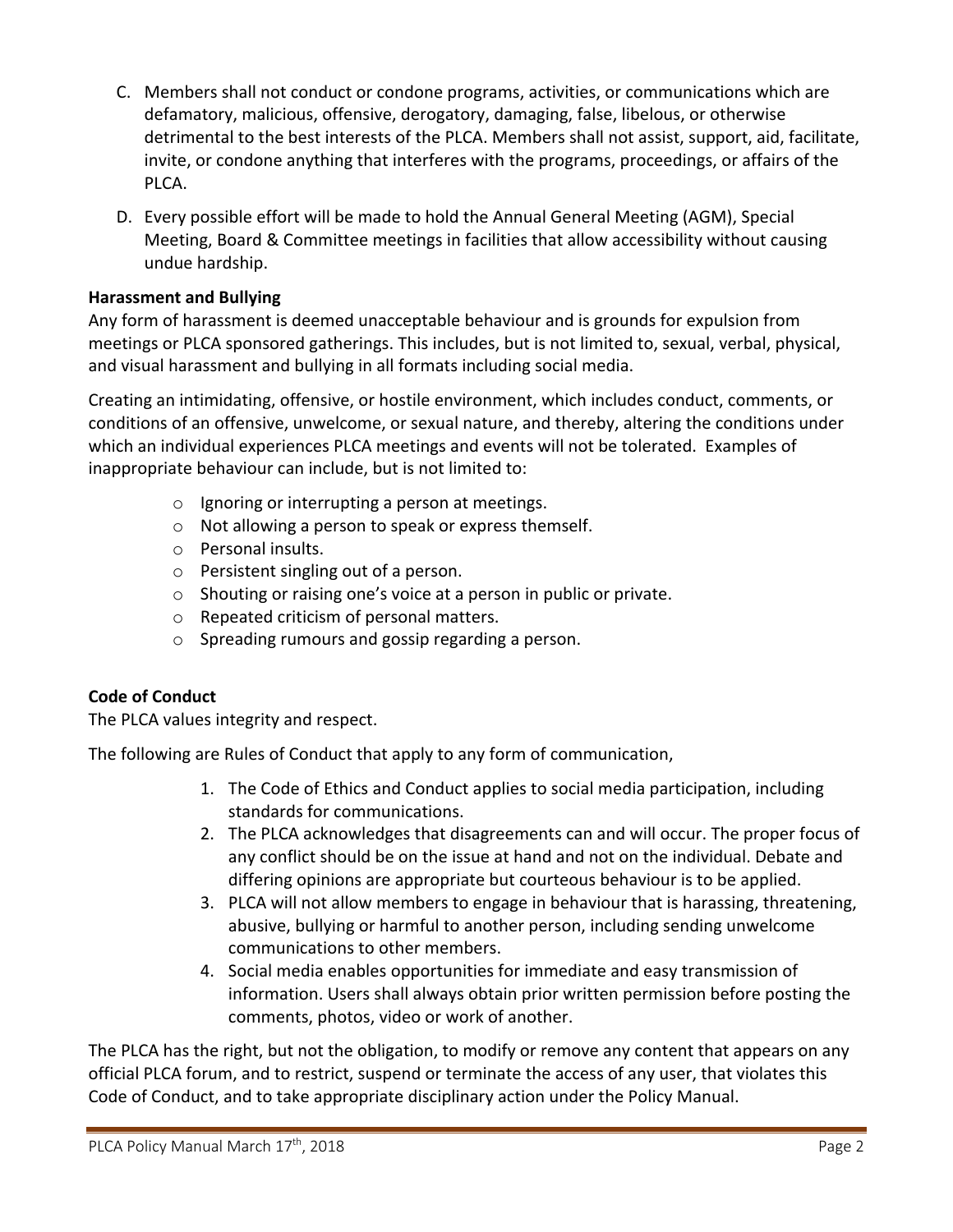# **Expulsion of a Member**

The PLCA Board reserves the right to ask a member to leave a PLCA meetings or sponsored events if they are in clear violation of the ethic and standards, code of conduct, harassment and bullying guidelines as outlined above.

# **General Duties of the Board of Directors**

- attends Board Meetings if a member misses three (3) consecutive meetings, they may be requested to vacate their position
- attends AGM and any Special Meetings
- attends meetings and events as a representative of the Association
- chairs or be a member of a Standing or Special Committee of the Board
- performs such other duties as may be assigned by the Board
- abides by the Code of Conduct

## **Process for Spending Money**

- the baseline will be the approved AGM budget for the current fiscal year
- all expenditures will be approved by a majority vote of the Board
- a single expenditure of over \$2,500.00 must be included in the AGM budget for approval by the membership
- at no time can the Board go into a cash balance of less than \$1,000.00

## **Roles and Responsibilities of the Individual Positions on the Board of Directors**

#### **President**

- presides at all meetings of the Board and the members or designate Vice President or another member of the executive committee to do so
- ensures commitments and resolutions of the Board are carried into effect
- oversees the administrative operation of the Association in compliance with the Association's Constitution's By-Laws
- attends meetings where representation of the Association would be in its interest
- represents the Association's vision and values

Other: - shall hold position for a maximum of two (2) consecutive terms

- upon completion of term of office they are encouraged to stand for Past President
- upon completion of positions of President and Past President they may stand for election for another term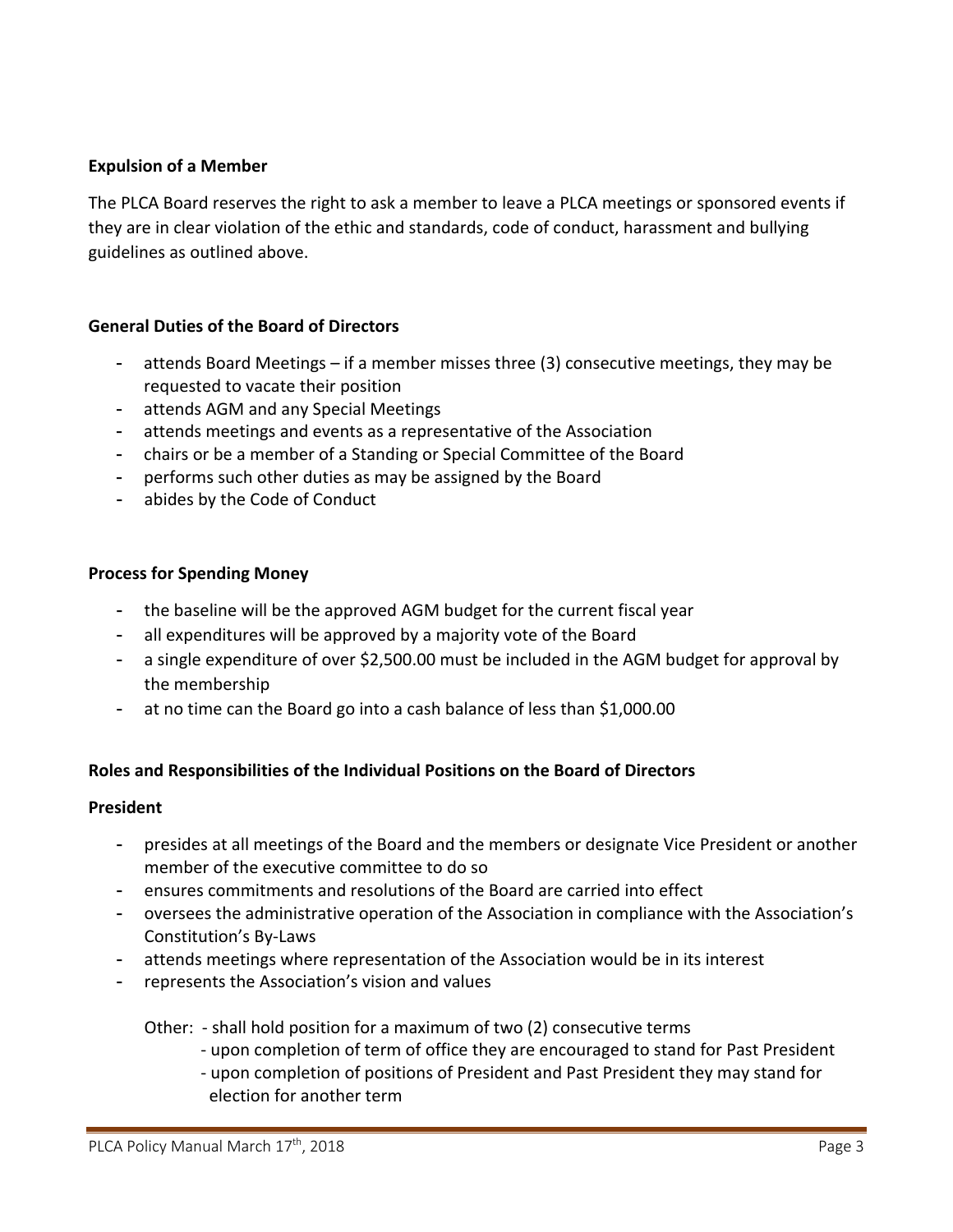# **Vice-President**

- assists the President
- chairs the Audit Committee
- performs the duties and exercises the powers of the President in the absence or disability of the President

 Other: - is encouraged to take on a leadership role on a committee - upon completion of term of office encouraged to stand as President

### **Past President**

provides guidance and serves as a resource to Board of Directors and members

Other: stands for a one year term, unless asked by the Board to stay on for the second year. Once this term is completed he/she may stand for election to another position on the Board at the next election process.

### **Secretary**

- gives notice of all meetings of Members and of the Board of Directors
- records all votes and minutes of the meetings of the Association
- maintains a log of all Association correspondence details for recording of meeting minutes to include:
	- $\circ$  type of meeting Board and AGM
	- o date and people present
	- o record quorum
	- o correction and approval of minutes of the current meeting
	- $\circ$  exact wording of motions, name of the mover, name of the seconder and
	- $\circ$  whether the motion was passed or defeated and record the number of votes for yes, no and abstentions and key points made during debate

Other: if absent from a meeting, will arrange for another individual to record the minutes of the meeting.

#### **Treasurer**

- accounts for all funds collected on behalf of the Association
- processes all invoices and pay as approved by the Board
- tracks all expenditures to the budget and issue warnings to Board if the expenditures are going to exceed the budget as well as cash reserves
- maintains full and accurate records of all assets, liabilities, receipts and disbursements
- provides a regular accounting of all transactions and a statement of financial position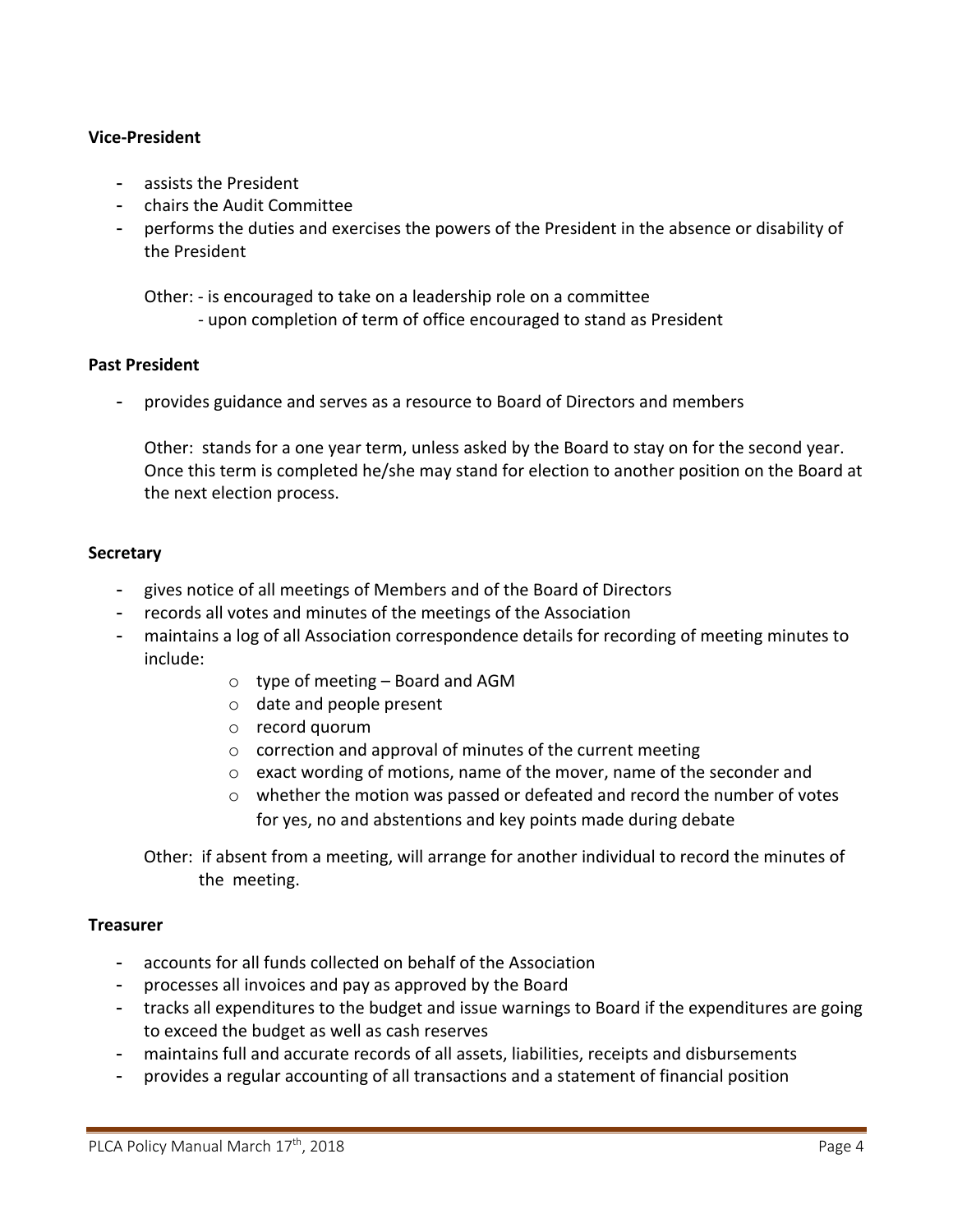- generates a financial statement for review at Board Meetings and submit to the Secretary to be included in minutes of meetings
- verifies that all motions and votes for expenditures are included in the minutes
- generates a yearend financial statement (actual and cash) for review by an auditor
- generates a budget for the next fiscal year
- prepares successor for office and ensure banking requirements such as signatures provided
- deposits all revenue in the association bank account
- presents yearend reviewed financial statement and current budget at AGM

The following items are to be available for the Financial Review:

- o paid bills
- o copy of monthly financial statements
- o chequebook register/stubs
- o bank statement and cancelled cheques (or as provided by bank)
- o expense claim forms and receipts
- $\circ$  other appropriate material as requested by the committee

Other: if absent from a meeting, he/she is responsible to arrange for another Director to present the statement of financial position and transactions

## **Lake Steward**

- is first point of contact for the Rideau Valley Conservation Authority with respect to the water quality sampling
- co-ordinates volunteers to assist RVCA sampling program
- reports water quality sampling results to the Board and members (ie. Pike Lake Post and at AGM)
- maintains a log of reports
- makes reports available via website

## **Membership Co-ordinator**

- reviews Township Tax Role annually for current land ownership surrounding Pike Lake
- maintains current property list, mailing addresses, email addresses and cottage addresses
- coordinates with the treasurer the method of payment by members
- provides tally of membership numbers at the AGM prior to voting

## **Communications Co-ordinator**

- manages the website
- posts the agenda and minutes of the AGM and Special Meeting minutes to the website
- prepares and shares a summary of the Board Meeting minutes via email with all of the members
- shares the Board Meeting minutes to any member upon their request to the Board via info@pikelake.ca.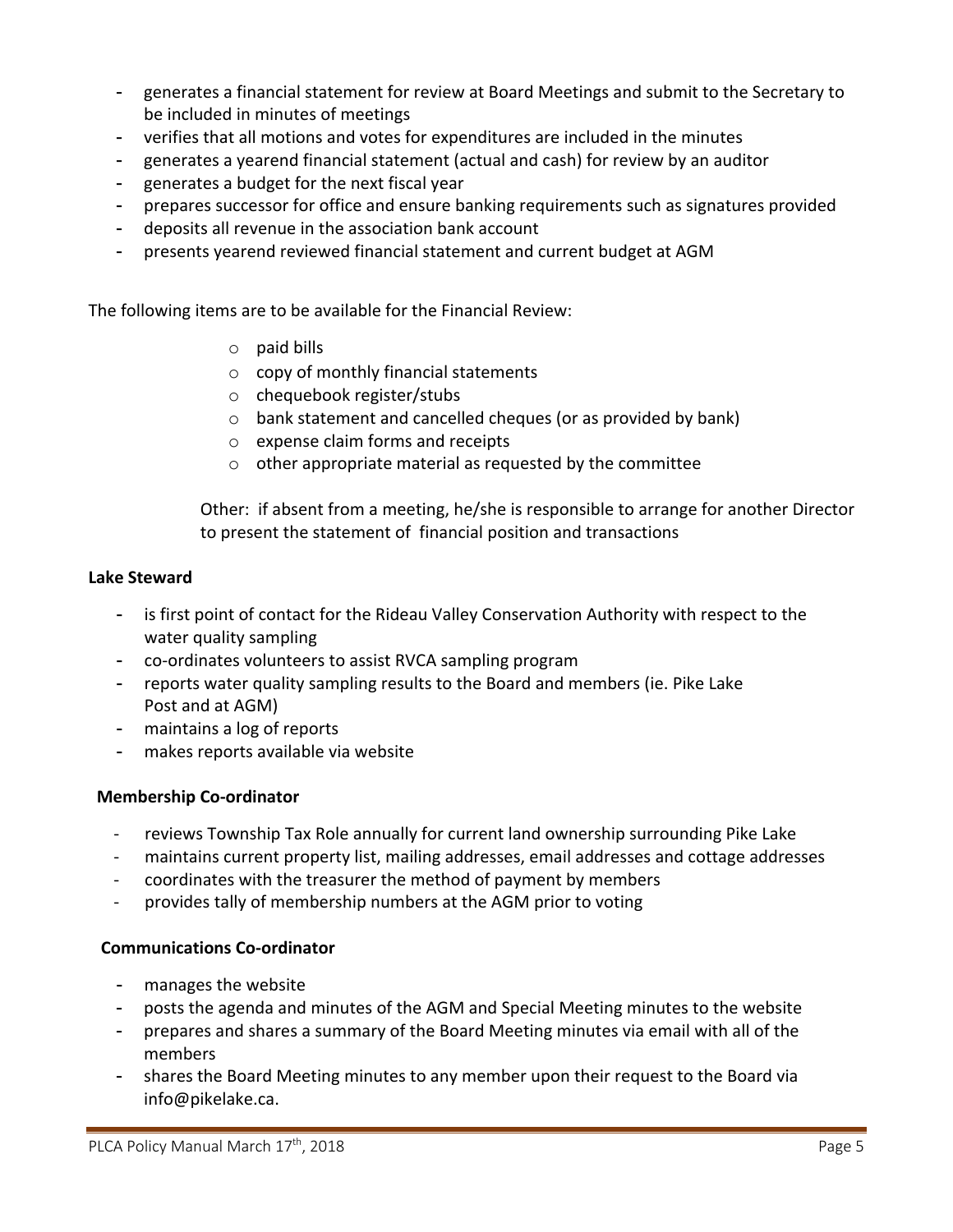- chairs the committee responsible for producing the Pike Lake Post
- solicits and organizes submissions for the Pike Lake Post
- submits an annual Pike Lake Post draft to the Board for approval
- forwards info@pikelake.com emails to Board members
- posts the President's reports
- coordinates email notifications
- posts current and past (for comparison) water sampling results

### **Director At Large**

- promotes the Association to those with interest in Pike Lake
- accepts opportunities to participate on a committee
- imparts advice and wisdom at Board meetings for the betterment of the Association
- is encouraged to take on lead role with a committee
- accepts other duties as assigned by Executive Committee

## **Advertising Policies**

We strive to provide the highest quality experience for both advertisers and consumers. In some cases, this may mean evaluating certain types of sensitive content, products and services. The following policies address the specific details of content generally considered sensitive, legal, dangerous, harmful and/or potentially unethical in nature.

### **Disallowed content policies**

- Areas of questionable legality
- Defamatory, slanderous, libelous or threatening content
- Hate speech
- Political and religious content
- Sensitive advertising
- Suffering and violence

## **Disallowed products and services policies**

- Alcohol
- Deceptive products and services
- Drugs and related paraphernalia
- Endangered and threatened species products or services
- Fireworks and explosives
- Tobacco and electronic cigarettes
- Weapons, knives, firearms and ammunition